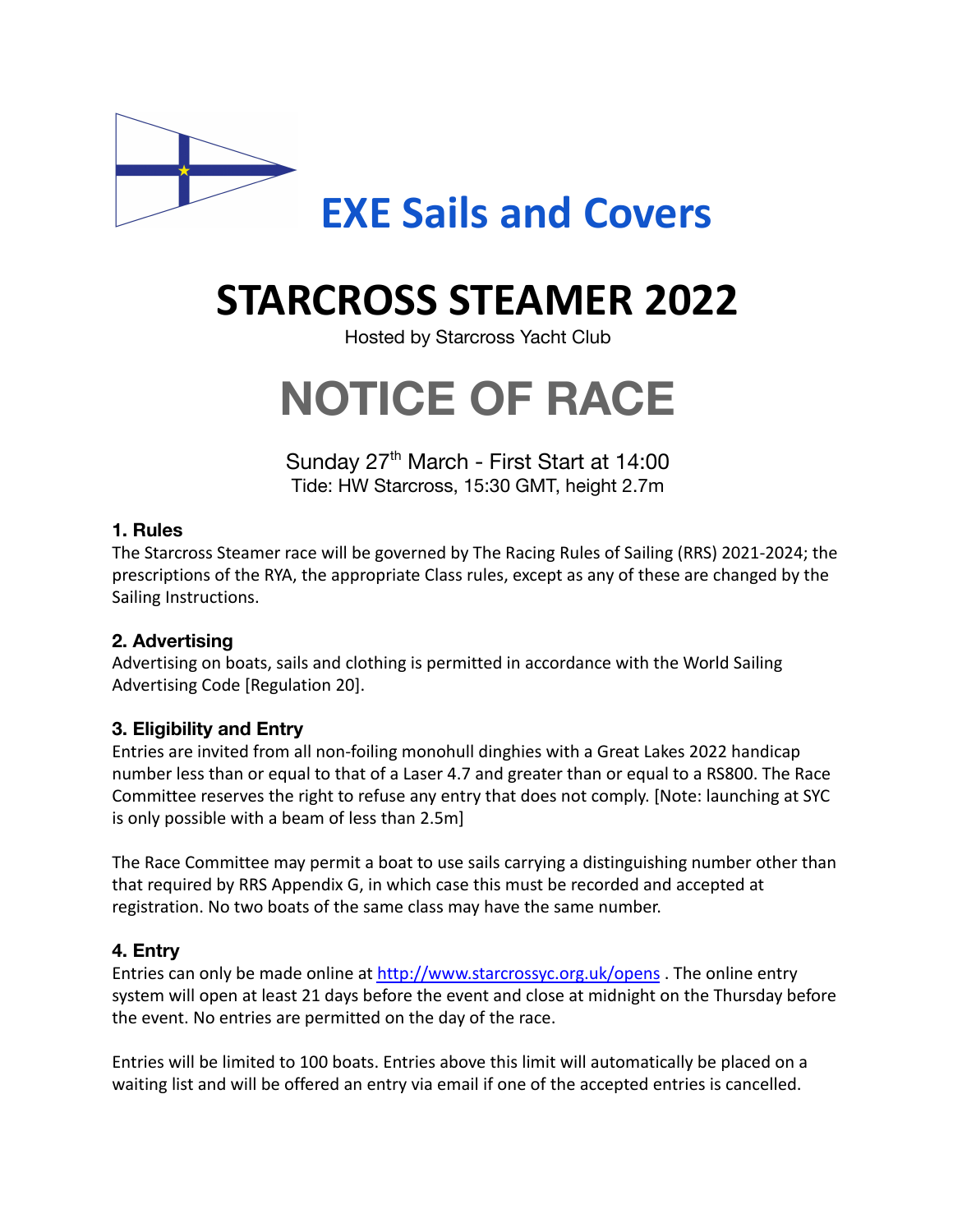All Junior entries (age 17 or under on day of event), including members of Starcross YC, must be accompanied by a completed Junior Consent Form for each junior member of a boat's crew. Consent forms are available from the club website and will also be available on the day of the event at Starcross YC.

Entries will only be accepted upon completion of the online entry process, payment of the appropriate entry fee and providing a signature at registration to confirm that appropriate insurance cover (see Section 13) is in place whilst competing in the Starcross Steamer.

Registration will close 1 hour before the first start.

Starcross YC retains the rights to use images or video taken before, during or after the race.

#### **5. Fees**

The entry fee is £20 for double handers, £15 for single handers and £5 for junior (helms), payable by card on the day.

#### **6. Schedule**

The Starcross Steamer 2022 will take place on Sunday 27<sup>th</sup> March. It is a 150 minute pursuit race. The schedule for the event is as follows

| 09:30           | Club Open                             |
|-----------------|---------------------------------------|
| $11:30 - 13:00$ | <b>Registration Open</b>              |
| 13:00           | <b>Briefing</b>                       |
| 13:54           | <b>Warning Signal for First Start</b> |
| 14:00           | <b>First Start</b>                    |
| 16:30           | Race Finish                           |
| 17:30           | <b>Prize Giving</b>                   |

If you intend to arrive on the evening before the event, arrangements can be made to provide access to the club for parking boats. Send a request using the event entry website.

#### **7. Sailing Instructions**

The Sailing Instructions will be available for download from the event entry website at least 14 days before the event.

#### **8. Venue and Courses**

The Starcross Steamer will be held on the Exe Estuary in the vicinity of Starcross YC. The courses will use a combination of fixed channel navigation marks and laid orange cylindrical marks.

#### **9. Penalties**

Penalty turns for infringement of one or more rules in part 2 of RRS, will be a "two turns" penalty as defined in RRS 44.1.